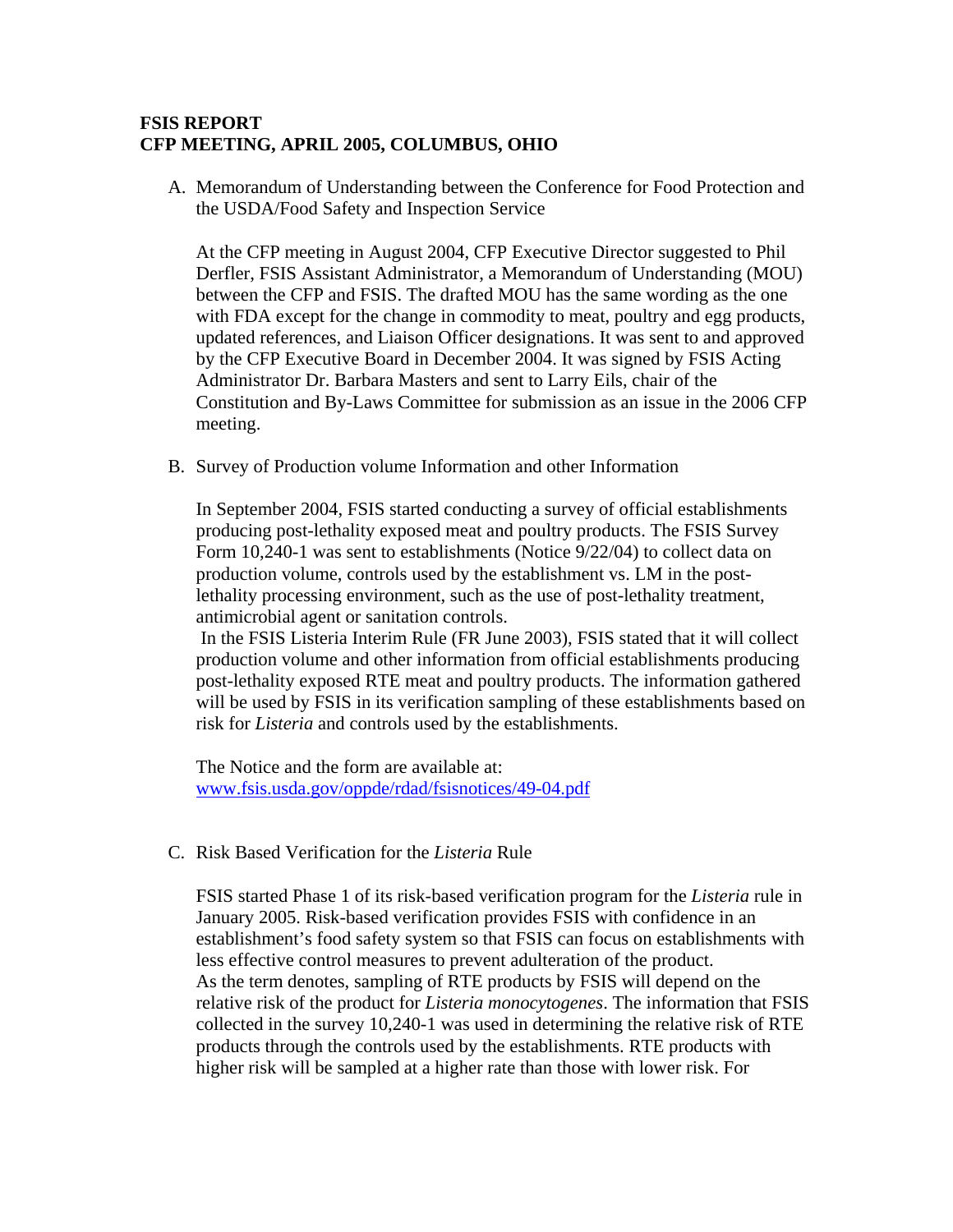example hotdog products that are subjected to a post-lethality treatment and/or antimicrobial agent will be sampled less than those with no treatment at all. Details of the Notice can be found in: www.fsis.usda.gov/regulations/notice\_61-04/index.asp

## D. New Time and Temperature Tables for Cooking Poultry

FSIS Notice 16-05 (3/2/2005) announced the availability of new time and temperature guidance for cooking chicken and turkey. In Appendix A of the 1999 final rule for cooking roast beef, corned beef, cooked beef and cooked chicken, FSIS had only one temperature guidance, 160º F, to cook poultry in order to achieve the performance standard of 7 log reduction of Salmonella. A thermal inactivation study lead by ARS was used by FSIS to derive new time and temperature tables for cooking chicken and poultry to achieve the performance standard. These new times and temperatures are recommended especially for cooking poultry at temperatures below 160º F. Establishments that have been using the 160º F instantaneous cooking temperatures can continue using this temperature for cooking poultry and should be conducting on-going verification to confirm that the process is being effectively controlled. The FSIS Notice and the new time-temperature tables can be found in:

www.fsis.usda.gov/oppde/rdad/fsisnotices/16-05.pdf

www.fsis.usda.gov/oppde/rdad/fsisnotices/rte\_poultry\_tables.pdf

## E. Jerky Guidelines

The Jerky guidelines were developed to provide guidance to small and very small establishments in the safe manufacture of jerky. It includes measures that these establishments can use to achieve adequate lethality. In the fall of 2003, FSIS became aware that producers of meat and poultry jerky may not be adequately processing jerky to achieve lethality. Pathogens of concern in jerky processing include *Salmonella, Staphylococcus aureus, Listeria monocytogenes,* and *E. coli*  O157:H7. The guidelines include measures to process the product with adequate humidity to eliminate the pathogens. The guidelines also recommended using water activity as a measure of adequate drying process to produce a shelf stable product. Jerky products must not rely only on the MPR of the product (a standard of identity for jerky and other dried products) to determine adequacy of the process and shelf stability. Together with the guidelines, FSIS issued a modified Generic HACCP Model for ready-to-eat, shelf stable meat and poultry products. The new guidelines and generic HACCP model can be found in: www.fsis.usda.gov/oppde/rdad/fsisnotices/02-05.pdf

www.fsis.usda.gov/PDF/Compliance\_Guideline\_Jerky.pdf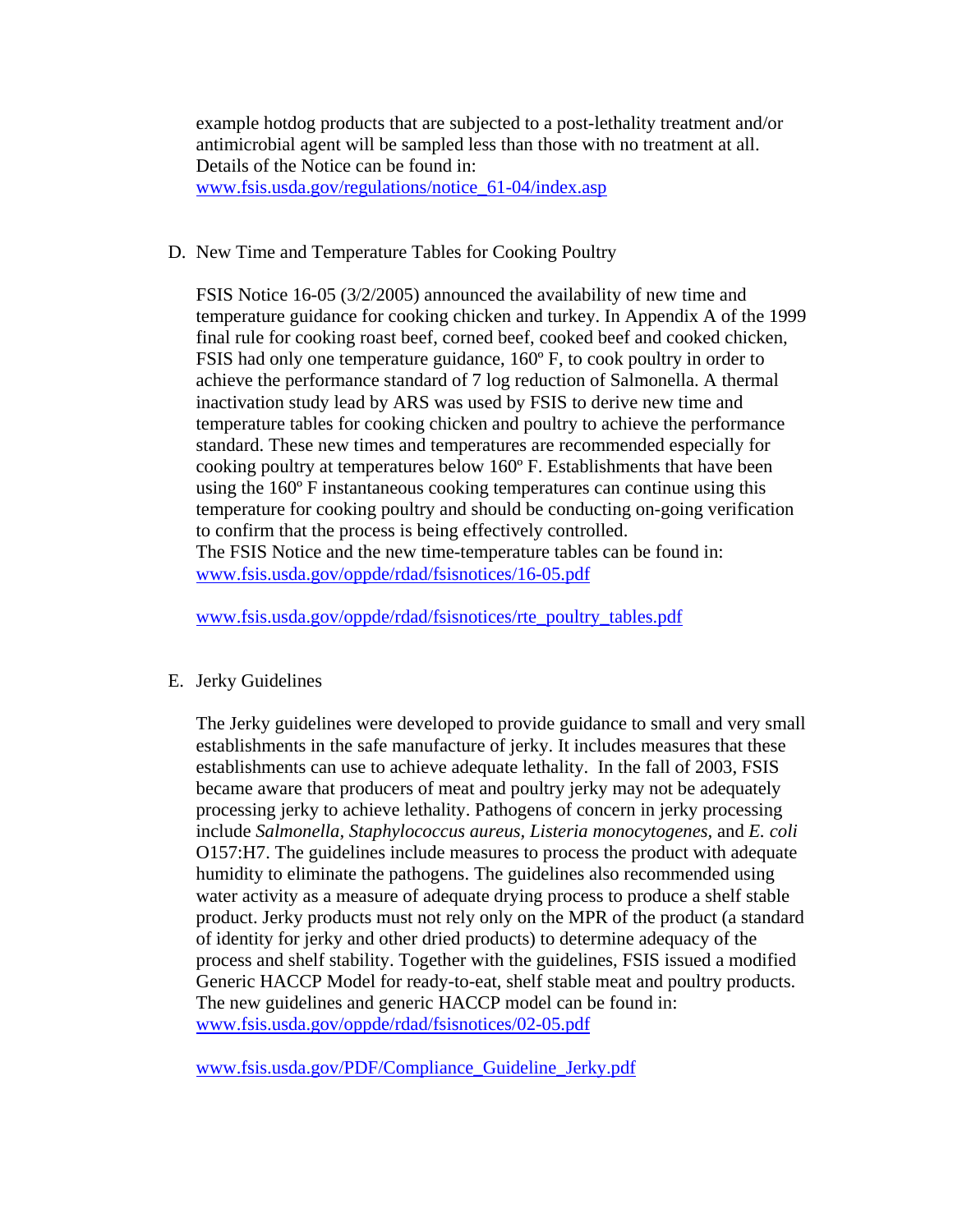## F. Two FSIS Risk Assessments

FSIS held a public meeting in March 2005 to present two FSIS risk assessments, one for *Salmonella* in RTE meat and poultry products, and one for *C. perfringens* in RTE and partially cooked meat and poultry products. FSIS published (FR Feb. 2001) the proposed rule "Performance Standards for the Production of Processed Meat and Poultry Products" that would achieve a specified level of lethality in RTE meat and poultry products. FSIS conducted these risk assessments to address risk management questions that will inform risk managers in finalizing the proposed rule. The control of LM was included in the proposed rule. A final interim rule for the control of Lm was published in the FR June 2003.

1. Risk Assessment of the Impact of Lethality Standards on Salmonellosis from RTE Meat and Poultry Products

This risk assessment was designed to quantitatively estimate the public health impact of the proposed performance standards and alternative standards on RTE meat and poultry products (cooked, fermented, dried and salt-cured products. Estimates of public health impact included the following factors: lethality, compliance level, thermal process safety factor, storage and growth, and reheating.

The public health impact of the following lethalities/performance standards for *Salmonella* in cooked, fermented, salt-cured and dried RTE meat and poultry products were estimated:

a) 6.5 log reduction for meat products, 7.0 log reduction for poultry products b) 5.0 log reduction for meat and poultry products

c) split 6.5/7.0 log reduction for cooked products, 5.0 log reduction for fermented, salt cured, and dried prodcuts

2. Risk Assessment of *Clostridium perfringens* in RTE and Partially Cooked Meat and Poultry Products

This risk assessment was conducted to a) evaluate the public health impact of changing the allowed growth of *C. perfringens* during stabilization (cooling after the cooking step) of RTE and partially cooked meat and poultry products; b) examine whether limiting the growth of *C. perfringens* in RTE meat and poultry products would be adequate in protecting against the growth of *C. botulinum*. The public health impact of allowing the following log growth of C. perfringens during stabilization was estimated: 1.0 log, 2.0 log, and 3.0 log.

The risk assessment estimated the predicted *C. perfringens* foodborne illness (approximate) caused by different causes as follows:

- 93 %- due to improper cold storage of RTE and partially cooked meat and poultry products at retail and at home
- 4.0 %- due to improper hot-holding of RTE and partially cooked meat and poultry products